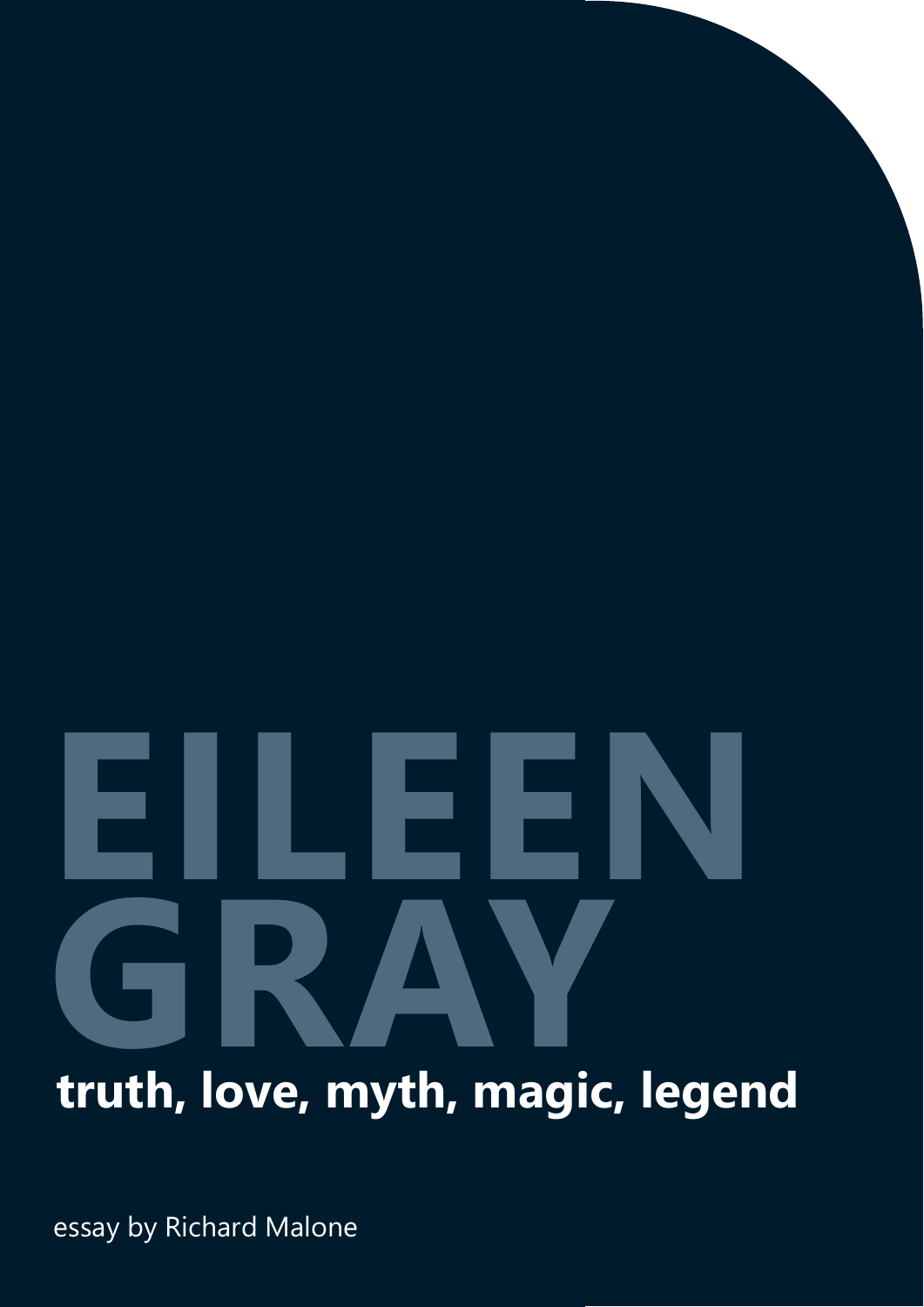## *A SEANCE OVER SCONES AND SODA BREAD*

*June 2021 will see the re-opening of Eileen Gray's E.1027 villa, after seven years of renovation by Cap Moderne to take the house back to its 1929 state. The house is widely considered a modern masterpiece, yet has a complicated history. Gray's work has gone through stages of being overlooked, almost forgotten - the house itself has fallen into several states of disrepair before renovations took place. Le Corbusier, a contemporary of Gray, was said to be envious of the space she built, and painted infamous murals there after Gray left, which she referred to - quite rightly - as vandalism. In 2020, I was asked to contribute, somehow, to the house's reopening. Through several conversations and a year of this hideous pandemic, and with support from the brilliant Cathy Giangrande, we decided to curate a show that celebrates Gray's incredible legacy. This is not a showcase of work which looks like Gray's. What Gray's work left behind is something far more nuanced than the many contemporary imitations. The show's title, "Making and Momentum" speaks deliberately of process and time, something ever-changing and always moving. The show is a celebration of the spirit of self-directed making, which places equal importance on artisans, makers and artists. "Making and Momentum" centers the very real creative energy that drives so much of our human spirits, allowing us to create worlds and languages. It is an incredible honour to be tasked with such an undertaking, especially in conversation with a person whose work I so admire.* 

The title of this essay represents the cornerstones by which I came to understand and experience the work of the artist, architect and designer Eileen Gray. They are everything and nothing. Within the framework of my understanding, appreciation and admiration is a rejection of the academic; or "referenced" responses to art and design making. The very act of making, and the idea of radically working against a zeitgeist, is for me, an act of love. A love of the self and an utter trust in the creative spirit that many of us believe to be guiding us, one that has been particularly relied upon in current times. This is magic that allows - and makes real space for - creation, which in turn finds truth in the real, existing object that is left behind.

For me, a true piece of work finds itself within a larger language. One that is created, written and shared. This artistic language can be experienced and observed; learned even, by many, but is only truly spoken; *invented* by one.



Hand woven blanket woven by Mourne Textiles, appliqued by Richard Malone installed in lower bedroom of Villa E.1027

son, as 'Irish'. When we place something or someone within a specific cultural context, it is always curious to note what part of that culture we are referencing, or what "Irishness" we refer to - in one that is a complex history both associated with an ancient world and progressive modernism. The Republic of Ireland was established in 1916 – so, relatively recently. Gray emulates an energy that I associate with ancient Ireland, when self-definition and new cultural norms were yet to be established. Long before British colonisation and the spread of Christianity. The nuanced and ever-changing surface of Ireland is an interesting place for Gray's legend to live, and within personal histories and conversation we have ideas of invention and myth.

**MYTH AND LEGEND** Growing up in rural Wexford, the legend and work of Eileen Gray existed in a kind of ether, another world. Gray's work came into my life through storytelling… folklore, even. It appeared both mythical and magical. Daringly original, radically created and lovingly executed. Her objects were explained as functional, yet were entirely different from all of the things I associated with 'function'. The work had, and has, a presence to it that speaks to the human condition, of the human body, which I believe transcends the more recent academic study of her work - as well as the placing of her work within the construct of 'time'. of creativity as a distinctly female energy - the Bó Báinne, a mythical cow who grazes eternally serves as our 'mother earth', and Prithvi, mother earth in Sanskrit, appeared in cow form and was milked by Prithu, an incarnation of Vishna. Gray's work finds itself truthfully existing in the *ceantair* through form and function, yet her self-directed creation, her language, has always felt to me like something from the altar. A kind of persistence to self-investment, or a belief in that which has not yet been created… When I experienced her work and her legend, it is a distinctly creative female energy that I have learned to associate it with.

To write about her work in an academic sense would, I think, be to take away from my initial understanding of her practice. For excellent, broad understandings of Gray's work, we can read the exceptional essays and collected works of Dr. Jennifer Goff, Curator of Furniture, Musical Instruments and the Eileen Gray collection, National Museum of Ireland. Note the recent book -Eileen Gray, Her Work and Her World, Irish Academic Press Ltd, 2014) My relationship with Gray's work comes from someplace else. It is interesting to refer to her work, or even her per-I never understood the language of modernism, the sophistication and excellence allegedly present, sometimes, in its neat forms and refined design. Even now, to apply the word 'modern' to a set, expired time-frame seems somehow incorrect. I find that often, defining artists and designers within these simplified and limiting frameworks, serves as a reduction of practice. It leads to a homogenisation of culture. It allows trends to surface and to persist, often creating barriers to nuance. To define Gray's work as simply modern, speaks to our current world that reduces radical form, ambitious design, and hard fucking graft to something that makes a brilliant designer fit computably within a cis, straight male-dominated peer group. One that now understands good design through the eyes of capitalism, and often replaces criticism or critical evaluation with "likes", the very action of which is reductive, and when applied to an understanding of Gray's work, is impossible. This is why the more ancient, and the more imagined, the better.

Gray, for example, was a part of a protestant Anglo-Irish family that lived in a large and stately home in Wexford; yet my experience of her work through storytelling allowed me to imagine our similarities. It is a meeting of two worlds that co-exist in one place; a place that is endlessly reimagining the modern. Gray's work spoke to me from the moment that I first encountered it. Initially, this was over tea or soda bread and scones through oral descriptions, legend or béaloideas - ideas and imagined worlds that included the human form, perspectives of bodies, of imagination, of language. Hearing of a person, both rural Irish and female, who wholly formulated and created a language for herself - without highfalutin explanation - was an invitation for me to make freely. It wasn't until much later in my life that I understood the importance and relevance of education in the art and design world, from women and men who did not have the opportunity.

There are ancient Irish beliefs in a *ceantair* (our world) and an altar (an 'other' world) - two worlds that are separate, yet co-exist, and that some people, witches for example, can move between. Many of the ideas of ancient Ireland share beliefs that do not accommodate our current understanding of the world. Much of the wording, or word structures share meaning and form with ancient Sanskrit. Included in this the idea For people who grow up without the privilege of education, like my grandmother - exposure to art, confidence to speak, an understanding of cultural discourse - experiencing the real human emotions that go in to creating and even inventing… how do you find a way in? When we look at work that appears now so tasteful, so radical and so beautiful, the academic response can often be isolating. Building walls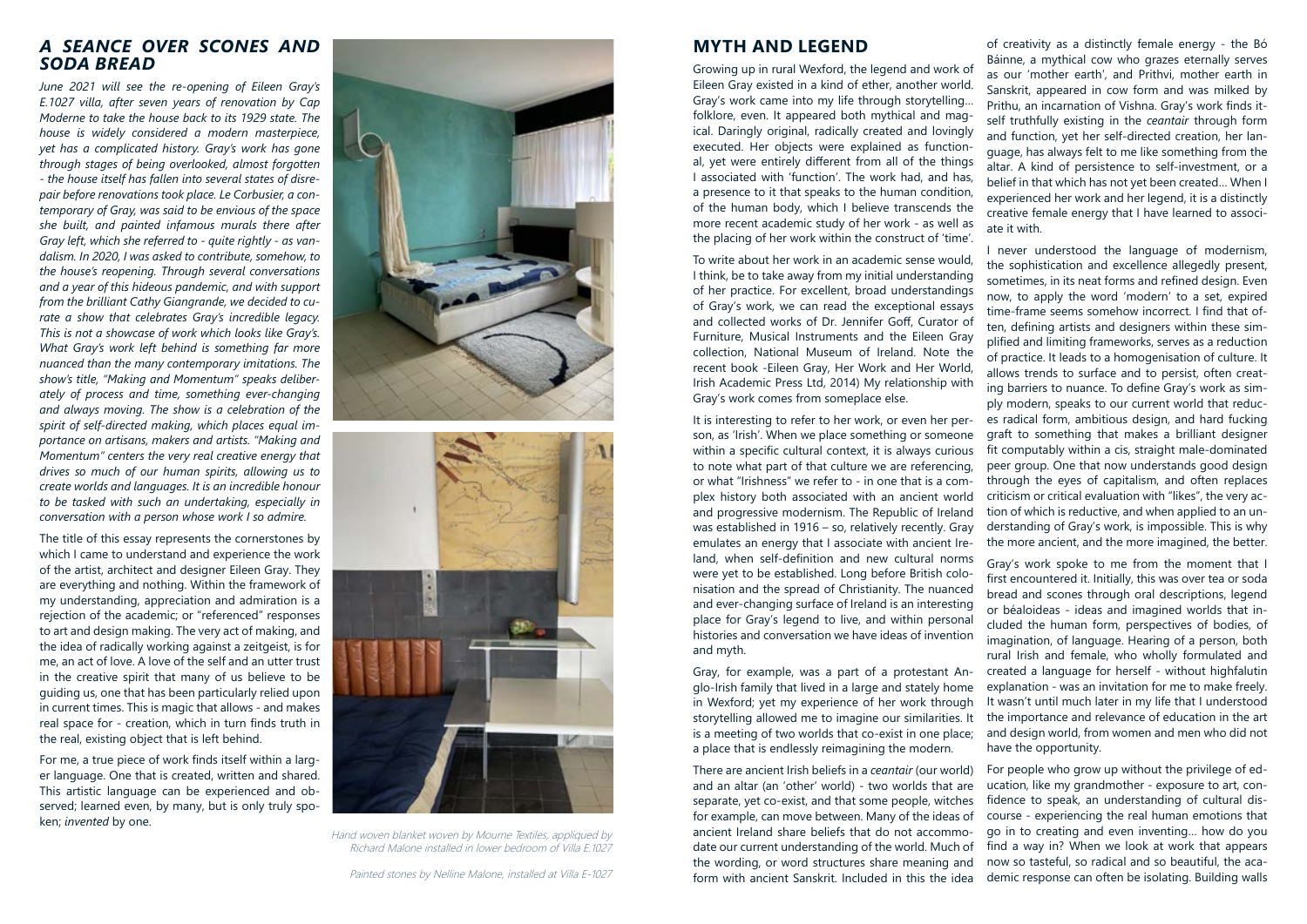around work for those who do not have the capacity to understand it through a deeply un-radical, and often inhuman lens.

As a young person whose comprehension was, and is still, far outside of this world of good and bad taste- which is often a construct in protecting ideas of class, privilege and wealth and serves as isolating those who are born without, how I could understand or find a common ground with work which exists in another world is baffling. The 'way in' was through storytelling - myth, magic, humanity, and inevitably imagination. The act of making, finding truth, really being one's self - these actions are acts of love that come with risk and self-acceptance. This is legend. Asserting one's own presence as something fluid, undefinable, persisting to create a personal language that is instantly recognisable yet often hidden from view is true bravery. To go against a grain, or to imagine yourself outside of your physical world is a dream that often begins with a tinge of impossibility, which, of course, is the stuff that great stories are built on.

These traits radiate from the work of Eileen Gray, and – funnily enough - I have the same response to the work of my late grandmother, who always told me of this radical, queer Irish woman who went on to dominate the design world. My grandmother, Nellie, relished the fact that Gray was female, that she created opportunity for herself, that her design language was for nobody else. Every piece seems like a creation of something completely new, genuine and informed by this complete acceptance of the self. I expect that Nellie saw much of herself in Gray - or at least allowed herself to imagine the synchronicity, however different the circumstance.

When I later came to understand this, I also understood the reason for my grandmother leaving this background out. The transient, imagined world created through folklore and storytelling allows a person to dream - and this applies to fiction as much as reality. When discussing this legacy of Gray with me as a child, the omittance of her wealthy and educated background no doubt allowed me to think this was possible for myself. The experience of her education was not discussed, but Nellie's omittance of it was, in itself, an act of love. We are not an educated family in the traditional sense, but instead made up of craftspeople, apprentices, carpenters, decorators, shop workers, factory floor workers - people who are more often than not referred to as 'low-skilled'. My grandmother herself left school before she was 10, and neither of my parents had a third level education, or even 'A-Levels'. Including an education in her story would have rendered it unrealistic for me. So within the act of storytelling we have a type of editing that allows someone to feel a part of a story that can feel as imagined as any fairytale.

What my grandmother left out in these conversations was the issue of class. Gray was born into an extremely wealthy protestant family. Her own wealth, no doubt, is what accommodated her way in. From staying at the family home in South Kensington while attending the Slade, to having an apartment in Paris, to having the means to travel. All of these no doubt allowed Gray to observe the world of good design, of 'taste'. To study drawing, to study lacquerwork were certainly all radical accomplishments for a woman at the time, yet impossible for a woman without means. Gray's environment, undoubtedly, allowed her to be radical, yet it was her spirit that created the conditions to flourish. This is not a criticism - merely an observation of circumstance, and one that is often overlooked. More often than not, it is still consistently those with access to and absorption to "good taste" and "good art" that tend to be the ones with the confidence to break tradition.

In my life, it has consistently been women who are clever enough, protective enough and creative enough to establish imagined spaces that allow queer, sensitive young people - me in this case - the utter privilege to dream. This again feels akin with that ancient, specifically female creativity that itself creates nature, the Bó Báinne. It is this female energy I identify most with when making myself. To create, I believe is an act of kindness - it is nurturing, protective and undoubtedly magical. Also note that I mean female as an opposing energy to male, not as a defined gender.

We often neglect to mention how life-changing these simple representations can be, and the many different nuances that this can appear as. The importance of storytelling, however fictional, in allowing young people to see themselves occupy a space that feels wholly impossible and unlikely. How much hope can come from the existence of another person from where you live in imagining yourself existing alongside them, or into who's atmosphere you hope to appear; to one day converse. Often national identities serve to reduce cultures or practices that are specific to place, for example, I am Irish, within this definition, I am from Wexford, and within this, I am from Ardcavan. All have specific connotations and traditions that can disappear under the term "Irish".

Seeing and imagining someone from the same place, especially a rural, un-cosmopolitan place, a place that I only learned, or rather experienced, on arrival in England was distinctly working class, allowed me to think that something else, something 'altar,' was an

option for me. Imagining how a "future you" might find a voice to create something truthful or pure is an optimistic, manifesting and radical act. I am not sure I would have the confidence to tell a young person that anything can be done, much as my grandmother and mother had done without proof or experience of such. These storytelling women are risk-takers, protectors and have endlessly defied definition in their own right.

It would be impossible for me to speak about Gray without referencing the real way her work and life was communicated to me.



A one of a kind, hand made rug designed by Richard Malone and made by Ceadogán Rugs. A handwoven wall hanging by Mourne Textiles, designed and appliqued by Richard Malone on display in E-1027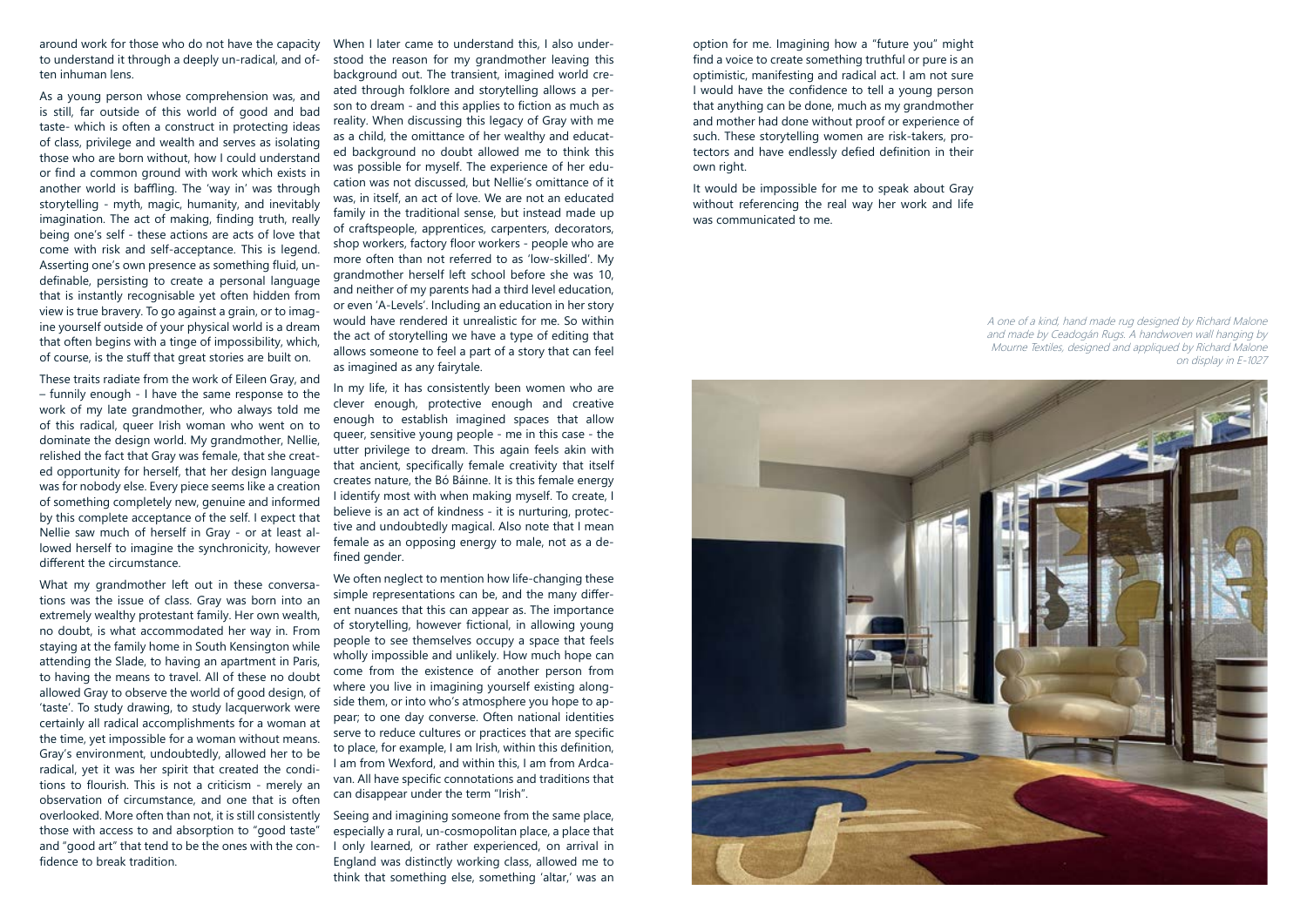# **MATERIALITY**

The work of Eileen Gray, from her iconic buildings to her embracing of furniture design, to use of light and block colour to hand-woven Donegal rugs and thickly painted gouche studies – exists within a world of contrasts. Beautiful linen and chrome, tufted rugs and lacquered room dividers. Gray was ambitious with her own diversity, known for her embracing of craft, and for an acceptance that no line was to be drawn between fine art and craft.

We accept, in many ways, a life that is built for us it's very fabrics, surfaces, textures are mass produced, taken so far from the human hand that initially made them to render them alien. We are taking away the dialogue that exists between the maker, and the person who experiences the made object - there is a human, hidden exchange between the last smooth of a maker's hand over a wooden surface and the next human skin to touch it.

Our present way of living enables an acceptance of speed that inevitably eliminates the human touch. Think of the knowledge we have for the names of commonly found Swedish furniture. Individual cultures, voices and experiences should be cherished. The accepted understanding of the whole IKEA catalogue speaks to how much we allow ourselves to be swayed. Objects are important.

Consider the love and labour in creating a hand woven blanket, the incredible skill seen in Mourne textiles that has been passed down through generations. A lamb is reared by human hands to become a sheep, the sheep is sheered. Yarn is spun and rendered ready for dye. The very dye is carefully curated, mixed and created. The ingredients come from years of unwritten knowledge, human connection to place, exploration, knowing - recipes for colour often created in female spaces. It is not simply information. It is knowledge. Culture, art and creation exist in its preservation. As does love. The final stage is an expert weaver, stringing spun yarn ready to be woven through warp and weft to create a pattern, the skeleton of which has been in existence for hundreds, if not thousands of years. Consider the hands that have created it, nourished it, designed it. The eyes and the human spirit that exist in every sleight of hand that goes into creating.

Once the threads are cut, this blanket exists as a memory of place and of people. A certain energy undoubtedly exists within it. This blanket then goes on to decorate your home; it disappears into your

world. So comfortably that you find yourself wrapping yourself in it, relying on its touch for comfort, it's fabrication for warmth. This is a human exchange that cannot be replicated through mass making. An exchange of energies and knowledge into the truth of *being*, it's function both physical and metaphysically. In objects, we do not need some silent object-thing that is only as human as it packaging, only as considered as it's factory's automation, it's quality check, it's ignorance of humanity. We have the opportunity to welcome a human energy into our lives with the things that live around us, a sort of love story that grows with us, communicating cross-generationally and instilling a culture and a place within us that knows us, that becomes us. It is ever present in the abstract hand-tufted rugs by Ceadogán, spanning vast stretches of knowledge and skill. Both are specific to different places in Ireland, and both undoubtedly protect connections to our lived pasts. Imagine how much can be learned from these processes, the lives that are lived and experienced by the feet walking over its surface.

> Ceramic vessels by Sara Flynn installed in lower ground bedroom, with Le Corbusier mural in the background

For me, an example of this imbued energy is 'Tiddles'. Tiddles is a cross stitched cat my brother and I made with my grandmother when I was five. My friends will know it as the first thing you see when you come into my home, and previously it lived on Nellie's kitchen wall, carefully observing the makings that continued to be created on that kitchen table. This energy exists also in the linen table square embroidered by my grandmother, which she would take out for tea. Originally this particular piece came from Curracloe house, where Nellie worked as a maid and housekeeper when her husband was a farm hand for a protestant family. I never met my Grandfather, he passed away very young, leaving Nellie to rear seven children alone. When I look at these cornerstone embroideries I imagine them creating a relief between her present (at that time) and her altar. I imagine the texture of it throughout my life, see the lilac, blue and green coloured flowers explode in front of me. A floral embroidery that existed in the background of my life, a reminder of both place, situation and craft. Years later, when making a shirt as a gift for my boyfriend, I remember spending hours embroidering bluebells and ducks onto its front. Both are specific to memory and place, to Ardcavan, where I'm from. The skill was learned and observed in my grandmother's kitchen, it's absorption seeped into my being, it communicates who I am, where I'm from and within that holds human histories, knowledge and love. It is a gift that communicates who you are to someone you love, literally giving them a piece of yourself.

In contrast, the aluminum, steel, concrete and plaster that I see in E.1027 are personal reminders of my years working on building sites with my Dad, or at least this materiality triggers a different kind of personal memory. Surrounded by a very different, "masculine" energy. Within this I understand the fabrics of two different, performed worlds - a constructed male world and a created female one. I can still smell and taste the dust, the scent of masonry paint or varnish takes me immediately back to the numerous sites around Wexford where we worked. What I mean to say with "male" and "female" ideas of materiality, is that they are often performed, and we forever retain the right to remove them completely.

Without applying academic explanation to Gray's works and many masterpieces, it shows how art can be understood by anyone- through the context of their own being. The reality of a present can inform how you understand the world, and inevitably how one goes on to create.

Gray's work and legacy remove the gender associations we have with certain materials. They meld together to birth something that will not slide easily into definition.

If gender was real, if there was truth in it - we would not need certain cuts of cloth or standards of beauty to define or by which to judge each other. The act of endorsing these existing stereotypes often gives them power. Gray outwardly rejected these, not through a public facing image of herself in say, a "suit" but by virtue of her own creation. The very tactility of the work and spaces she created allows for this nuance.